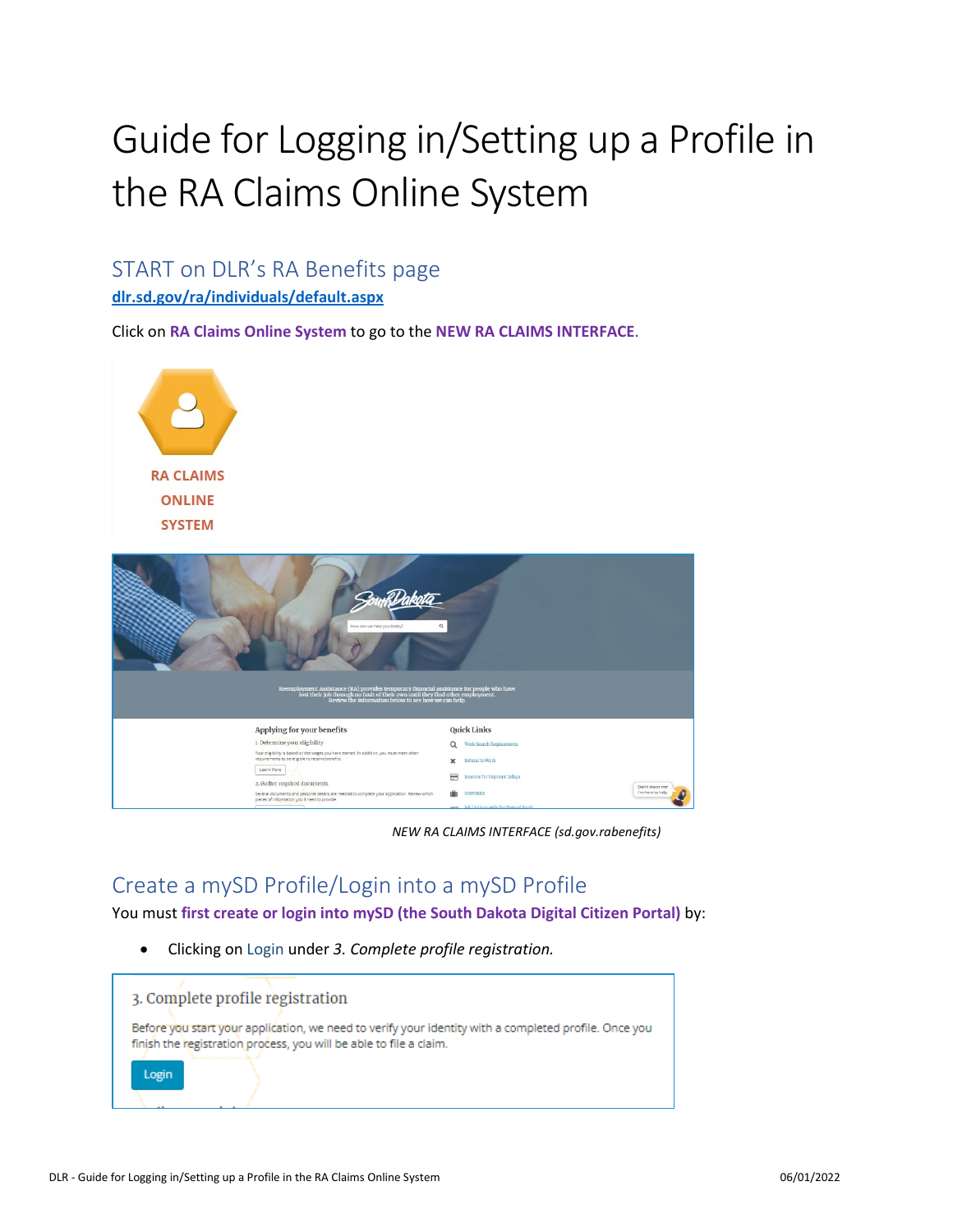When this screen loads:

| m <sub>sysD</sub> |                                                       | Login Help |
|-------------------|-------------------------------------------------------|------------|
|                   | Southsare<br>Enter email address to login<br>Continue |            |

- *If you have already created a login in for mySD, enter your email and password to log in. Once logged in, you will be redirected back to the* NEW RA CLAIMS INTERFACE
- *If you have not created a profile for mySD or are unsure, click on Login Help in the top right corner for assistance.*

Once you have created a mySD profile, you will be sent back to the NEW RA CLAIMS INTERFACE to **complete your RA Claims Profile**.

# Complete Your RA Claims Profile to Link Your Accounts

Click on **Complete Registration** (found under *3. Complete profile registration.) Do this even if you have already filed an initial claim. You will also need to do this prior to requesting weekly benefit payments or taking other actions in the RA Claims Online System.* 



Once your RA Claims Online Registration has been successfully completed you will see this screen. Click on Go Home. You will again be redirected to the NEW RA CLAIMS SYSTEM INTERFACE.

| <b>Success</b>                                                                             |
|--------------------------------------------------------------------------------------------|
|                                                                                            |
| You have successfully created your profile. The next step is to fill out your application. |
| <b>Go Home</b>                                                                             |

Your RA Claims profiles and mySD profile should now be linked.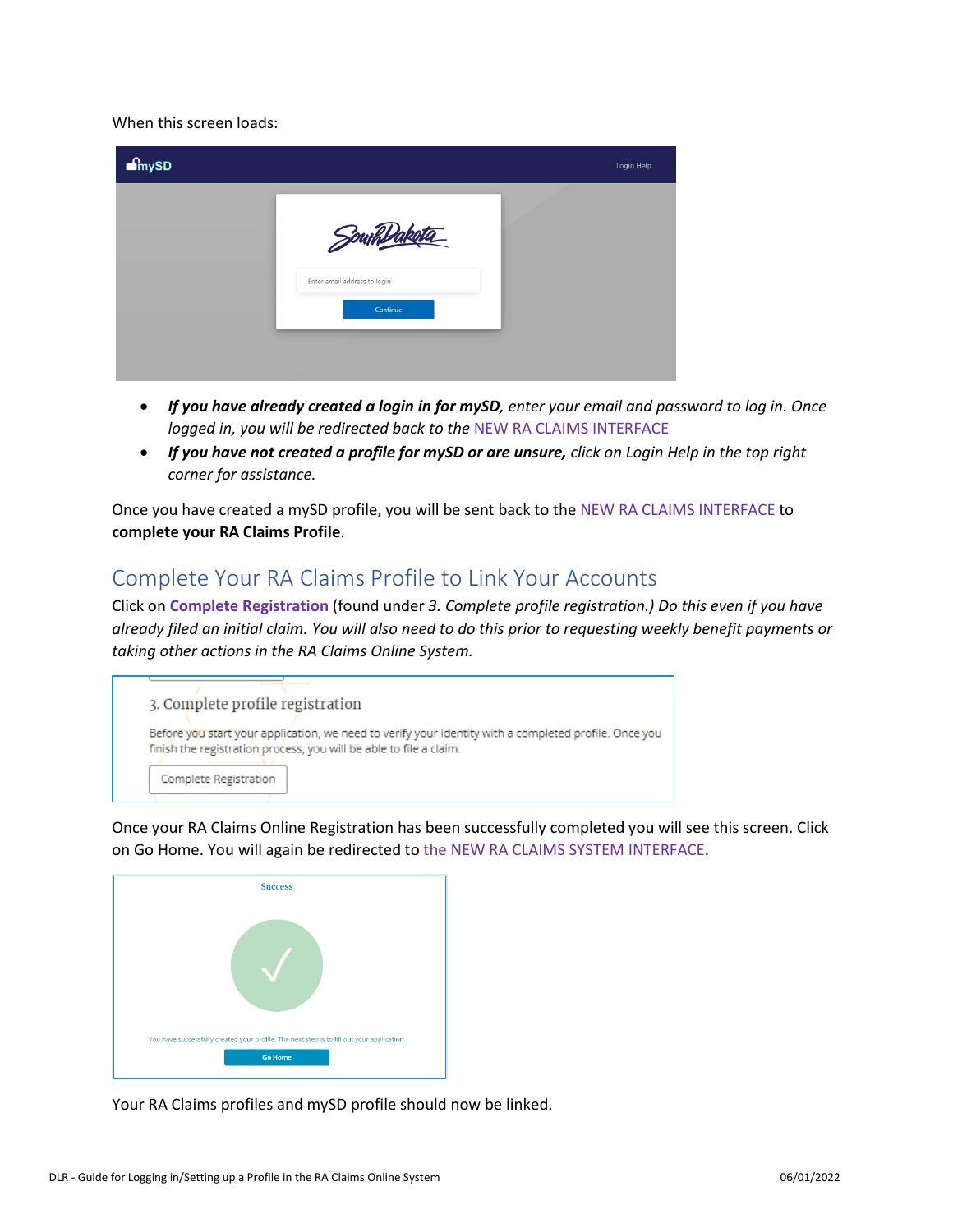# File Initial Claim, Request Weekly Benefit Payments, Check Electronic Correspondence, etc.

#### 3. Complete profile registration

Before you start your application, we need to verify your identity with a completed profile. Once you finish the registration process, you will be able to file a claim.

Registration Complete

## 4. File your claim

Once you've completed your registration and have your required details prepared, you're ready to file your claim. Please note, the system resets every Sunday. All unsubmitted claim drafts will be deleted.



#### 5. Request weekly benefit payments

Once your application is accepted, you will need to request RA benefits every week.

**Claiming Your Benefits** 

#### 6. View additional options

View additional options such as: change payment method, view electronic correspondence, view payment history, and make overpayment repayment.

**View Options** 

# File an Initial Claim/Reopen a Claim

# 4. File your claim Once you've completed your registration and have your required details prepared, you're ready to file your claim. Please note, the system resets every Sunday. All unsubmitted claim drafts will be deleted. File a claim

To file an Initial Claim, click on #4. The screens will guide you through the information needed to file an initial claim.

#3 now says Registration

Complete. Click on the number that corresponds to the action you want to take (e.g., file an initial claim, request weekly benefit payments, view electronic

correspondence, etc.)

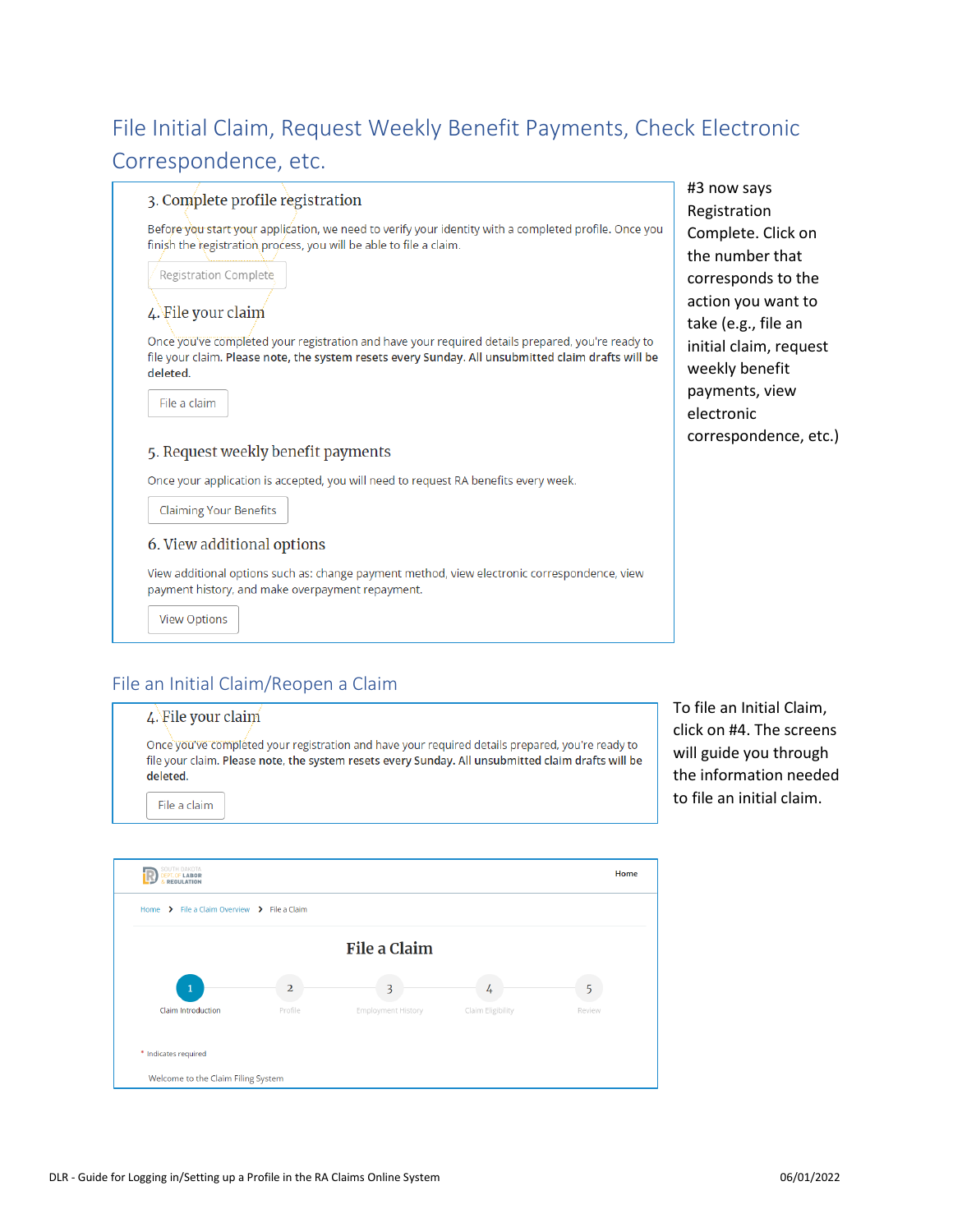*Note: If reopening, the button will say Reopen a Claim:*





## Request Weekly Benefit Payment

To request weekly benefit payments, click on #5.

# 5. Request weekly benefit payments Once your application is accepted, you will need to request RA benefits every week. **Claiming Your Benefits**

#### This screen will load to begin your weekly request for payment.

| SOUTH DAKOTA Weekly Request for Payment<br>& REGULATION                                                                                                                                                                                                                                                                                                                                                                                                               |  |  |  |  |  |
|-----------------------------------------------------------------------------------------------------------------------------------------------------------------------------------------------------------------------------------------------------------------------------------------------------------------------------------------------------------------------------------------------------------------------------------------------------------------------|--|--|--|--|--|
| You are responsible for reading and knowing the information in your claimant handbook about benefit eligibility. Attempting to claim or receive<br>benefits by entering false information could mean a loss of benefits, fine, and imprisonment. Please note that by using this system you are<br>agreeing to have your responses become part of your account record and the information you provide may be verified through matching programs.<br>Do you understand? |  |  |  |  |  |
| Yes<br><b>No</b>                                                                                                                                                                                                                                                                                                                                                                                                                                                      |  |  |  |  |  |
| <b>Cancel</b><br><b>Continue</b>                                                                                                                                                                                                                                                                                                                                                                                                                                      |  |  |  |  |  |